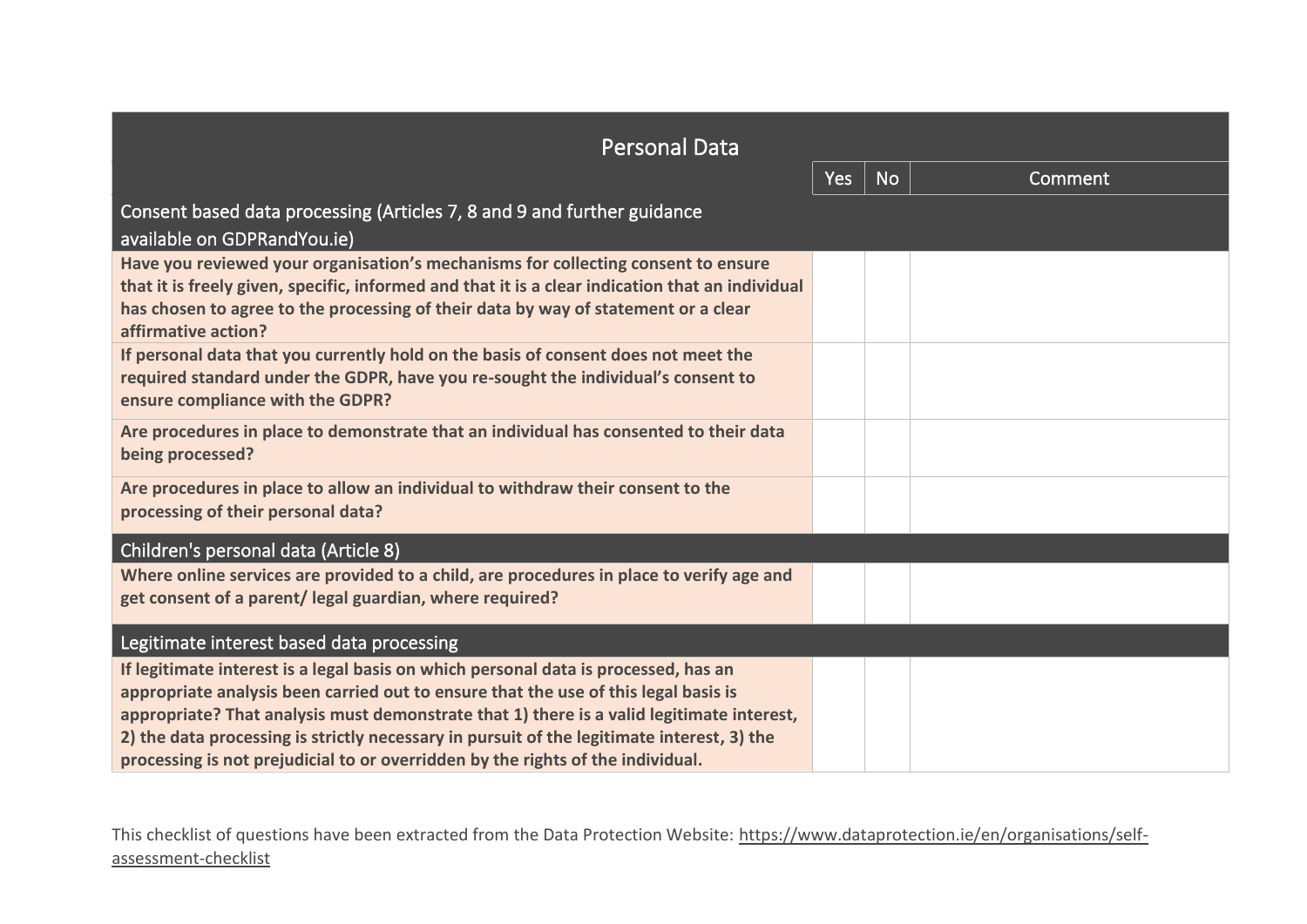| Data Subject Rights                                                                                                                                                                                                                           |     |           |         |
|-----------------------------------------------------------------------------------------------------------------------------------------------------------------------------------------------------------------------------------------------|-----|-----------|---------|
|                                                                                                                                                                                                                                               | Yes | <b>No</b> | Comment |
| Access to personal data (Article 15)                                                                                                                                                                                                          |     |           |         |
| Is there a documented policy/procedure for handling Subject Access Requests (SARs)?                                                                                                                                                           |     |           |         |
| Is your organisation able to respond to SARs within one month?                                                                                                                                                                                |     |           |         |
| Data portability (Article 20 and further guidance available on GDPRandYou.ie)                                                                                                                                                                 |     |           |         |
| Are procedures in place to provide individuals with their personal data in a structured,<br>commonly used and machine readable format?                                                                                                        |     |           |         |
| Deletion and rectification (Articles 16 and 17)                                                                                                                                                                                               |     |           |         |
| Are there controls and procedures in place to allow personal data to be deleted or<br>rectified (where applicable)?                                                                                                                           |     |           |         |
| Right to restriction of processing (Article 18)                                                                                                                                                                                               |     |           |         |
| Are there controls and procedures in place to halt the processing of personal data<br>where an individual has on valid grounds sought the restriction of processing?                                                                          |     |           |         |
| Right to object to processing (Article 21)                                                                                                                                                                                                    |     |           |         |
| Are individuals told about their right to object to certain types of processing such as<br>direct marketing or where the legal basis of the processing is legitimate interests or<br>necessary for a task carried out in the public interest? |     |           |         |
| Are there controls and procedures in place to halt the processing of personal data<br>where an individual has objected to the processing?                                                                                                     |     |           |         |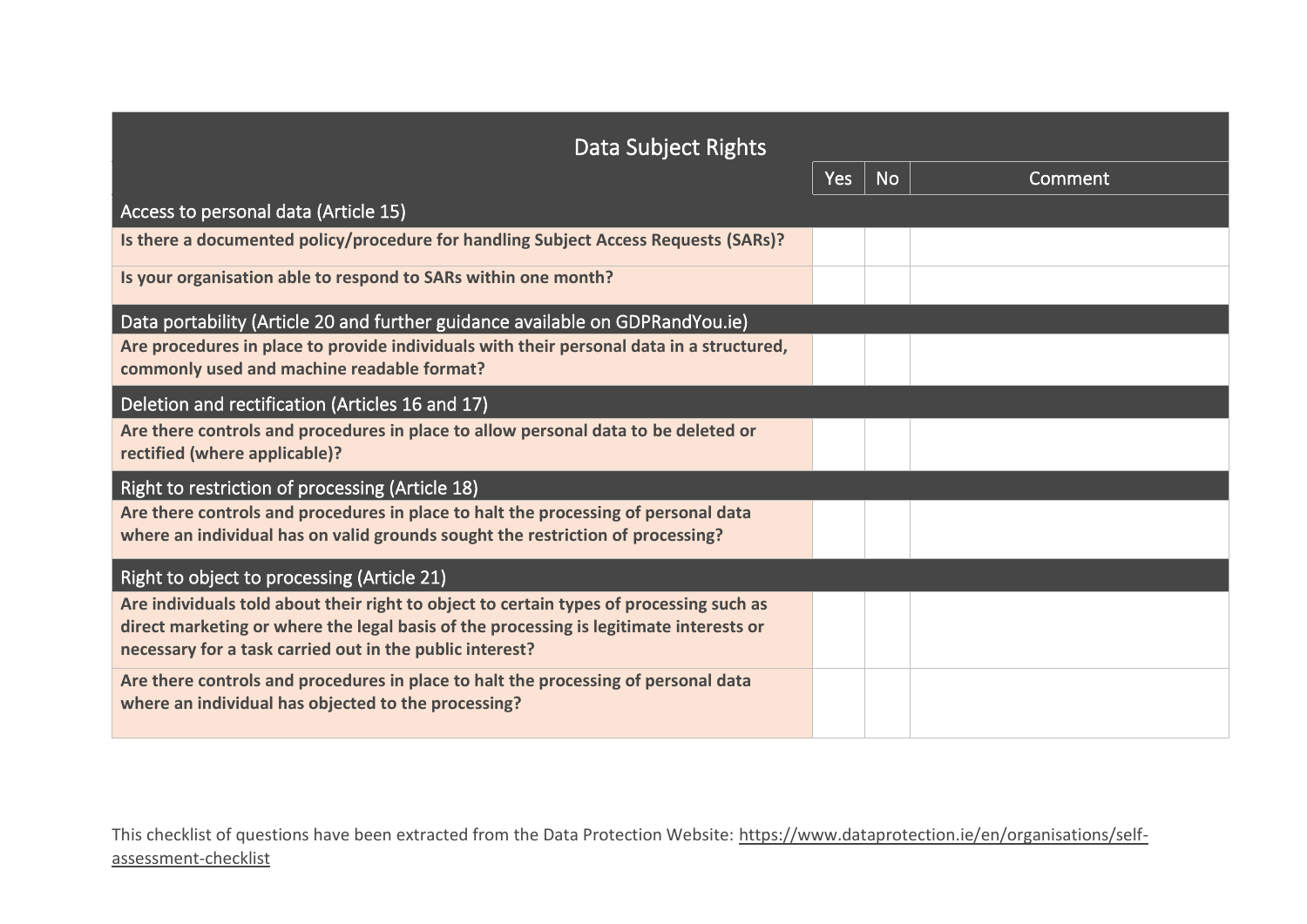| Profiling and automated processing (Article 22 and further guidance                                                  |  |  |
|----------------------------------------------------------------------------------------------------------------------|--|--|
| available on GDPRandYou.ie)                                                                                          |  |  |
| If automated decision making, which has a legal or significant similar affect for an                                 |  |  |
| individual, is based on consent, has explicit consent been collected?                                                |  |  |
| Where an automated decision is made which is necessary for entering into, or                                         |  |  |
| performance of, a contract, or based on the explicit consent of an individual, are                                   |  |  |
| procedures in place to facilitate an individual's right to obtain human intervention and<br>to contest the decision? |  |  |
|                                                                                                                      |  |  |
| Restrictions to data subject rights (Article 23)                                                                     |  |  |
| Have the circumstances been documented in which an individual's data protection                                      |  |  |
| rights may be lawfully restricted? Note: the Irish Data Protection Bill will set out further                         |  |  |
| details on the implementation of Article 23.                                                                         |  |  |

| <b>Accuracy and Retention</b>                                                                              |            |           |         |
|------------------------------------------------------------------------------------------------------------|------------|-----------|---------|
|                                                                                                            | <b>Yes</b> | <b>No</b> | Comment |
| Purpose limitation                                                                                         |            |           |         |
| Is personal data only used for the purposes for which it was originally collected?                         |            |           |         |
| Data minimisation                                                                                          |            |           |         |
| Is the personal data collected limited to what is necessary for the purposes for which it<br>is processed? |            |           |         |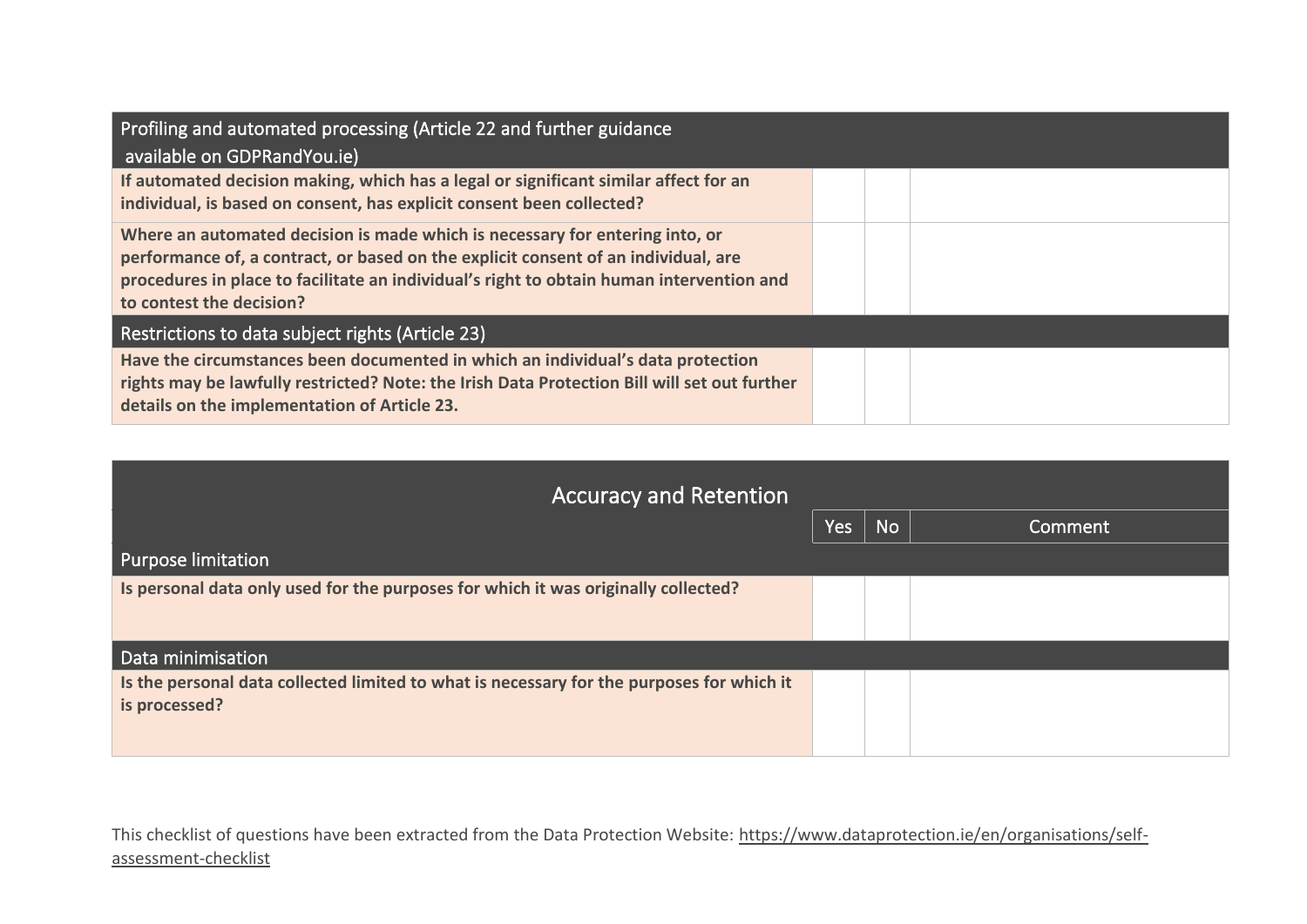| Accuracy                                                                                                                                                             |  |  |
|----------------------------------------------------------------------------------------------------------------------------------------------------------------------|--|--|
| Are procedures in place to ensure personal data is kept up to date and accurate and<br>where a correction is required, the necessary changes are made without delay? |  |  |
| Retention                                                                                                                                                            |  |  |
| Are retention policies and procedures in place to ensure data is held for no longer than<br>is necessary for the purposes for which it was collected?                |  |  |
| Other legal obligations governing retention                                                                                                                          |  |  |
| Is your business subject to other rules that require a minimum retention period (e.g.<br>medical records/tax records)?                                               |  |  |
| Do you have procedures in place to ensure data is destroyed securely, in accordance<br>with your retention policies?                                                 |  |  |
| <b>Duplication of records</b>                                                                                                                                        |  |  |
| Are procedures in place to ensure that there is no unnecessary or unregulated<br>duplication of records?                                                             |  |  |

| <b>Transparency Requirements</b>                                                        |     |           |         |  |
|-----------------------------------------------------------------------------------------|-----|-----------|---------|--|
|                                                                                         | Yes | <b>No</b> | Comment |  |
| Transparency to customers and employees (Articles 12, 13 and 14 and                     |     |           |         |  |
| further guidance available on GDPRandYou.ie)                                            |     |           |         |  |
| Are service users/employees fully informed of how you use their data in a concise,      |     |           |         |  |
| transparent, intelligible and easily accessible form using clear and plain language?    |     |           |         |  |
| Where personal data is collected directly from the individuals, are procedures in place |     |           |         |  |
| to provide the information listed at Article 13 of the GDPR?                            |     |           |         |  |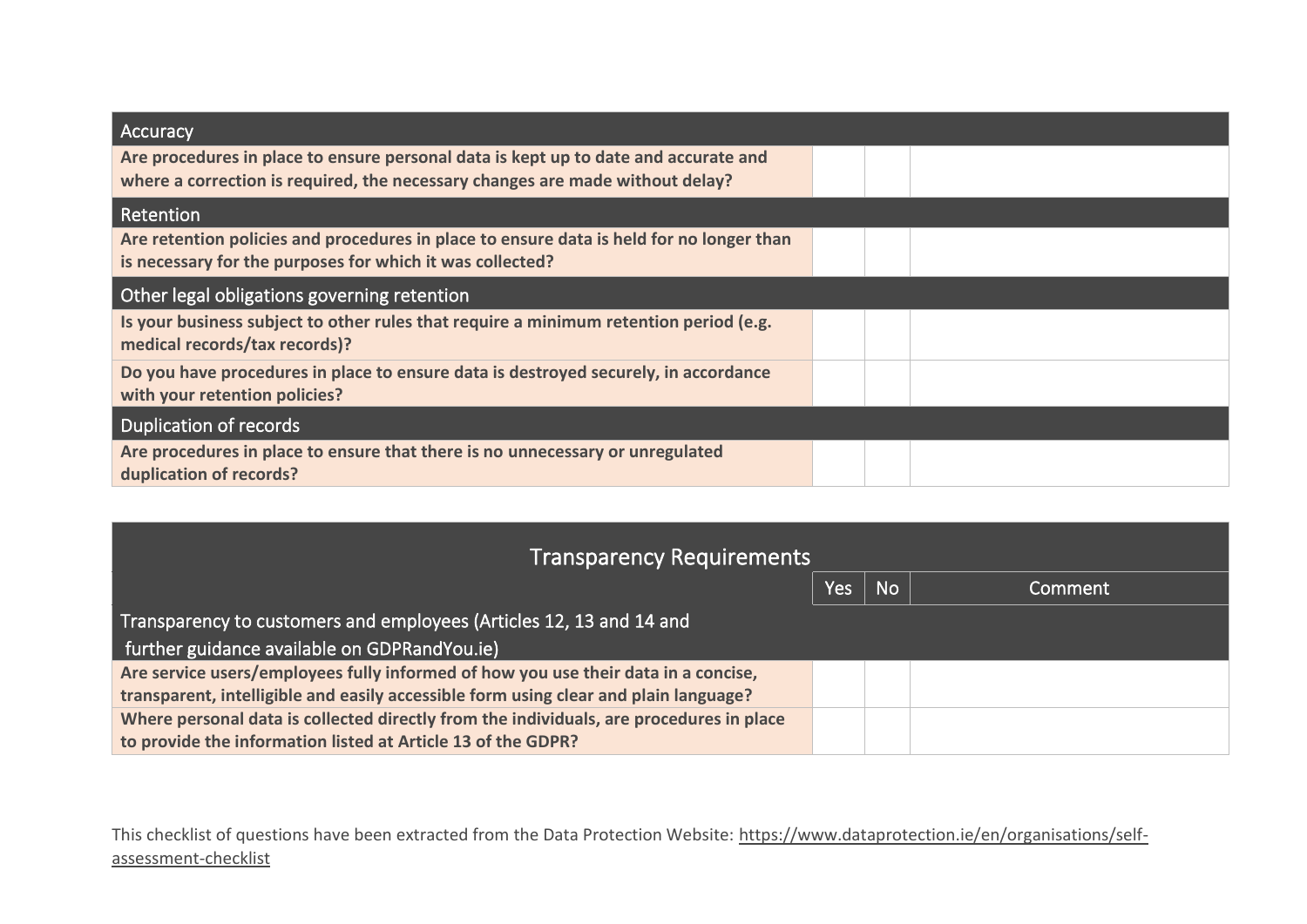| If personal data is not collected from the subject but from a third party (e.g. acquired as<br>part of a merger) are procedures in place to provide the information listed at Article 14<br>of the GDPR? |  |  |
|----------------------------------------------------------------------------------------------------------------------------------------------------------------------------------------------------------|--|--|
| When engaging with individuals, such as when providing a service, sale of a good or<br>CCTV monitoring, are procedures in place to proactively inform individuals of their<br><b>GDPR rights?</b>        |  |  |
| Is information on how the organisation facilitates individuals exercising their GDPR<br>rights published in an easily accessible and readable format?                                                    |  |  |

| <b>Other Data Controller Obligations</b>                                                                                                                                                                                                                |     |           |         |  |  |
|---------------------------------------------------------------------------------------------------------------------------------------------------------------------------------------------------------------------------------------------------------|-----|-----------|---------|--|--|
|                                                                                                                                                                                                                                                         | Yes | <b>No</b> | Comment |  |  |
| Supplier Agreements (Articles 27 to 29)                                                                                                                                                                                                                 |     |           |         |  |  |
| Have agreements with suppliers and other third parties processing personal data on<br>your behalf been reviewed to ensure all appropriate data protection requirements are<br>included?                                                                 |     |           |         |  |  |
| Data Protection Officers (DPOs) (Articles 37 to 39 and further guidance<br>available on GDPRandYou.ie)                                                                                                                                                  |     |           |         |  |  |
| Do you need to appoint a DPO as per Article 37 of the GDPR?                                                                                                                                                                                             |     |           |         |  |  |
| If it is decided that a DPO is not required, have you documented the reasons why?                                                                                                                                                                       |     |           |         |  |  |
| Where a DPO is appointed, are escalation and reporting lines in place? Are these<br>procedures documented?                                                                                                                                              |     |           |         |  |  |
| Have you published the contact details of your DPO to facilitate your customers/<br>employees in making contact with them? (Note: post 25 May 2018 you will also be<br>required to notify your data protection authority of your DPO's contact details) |     |           |         |  |  |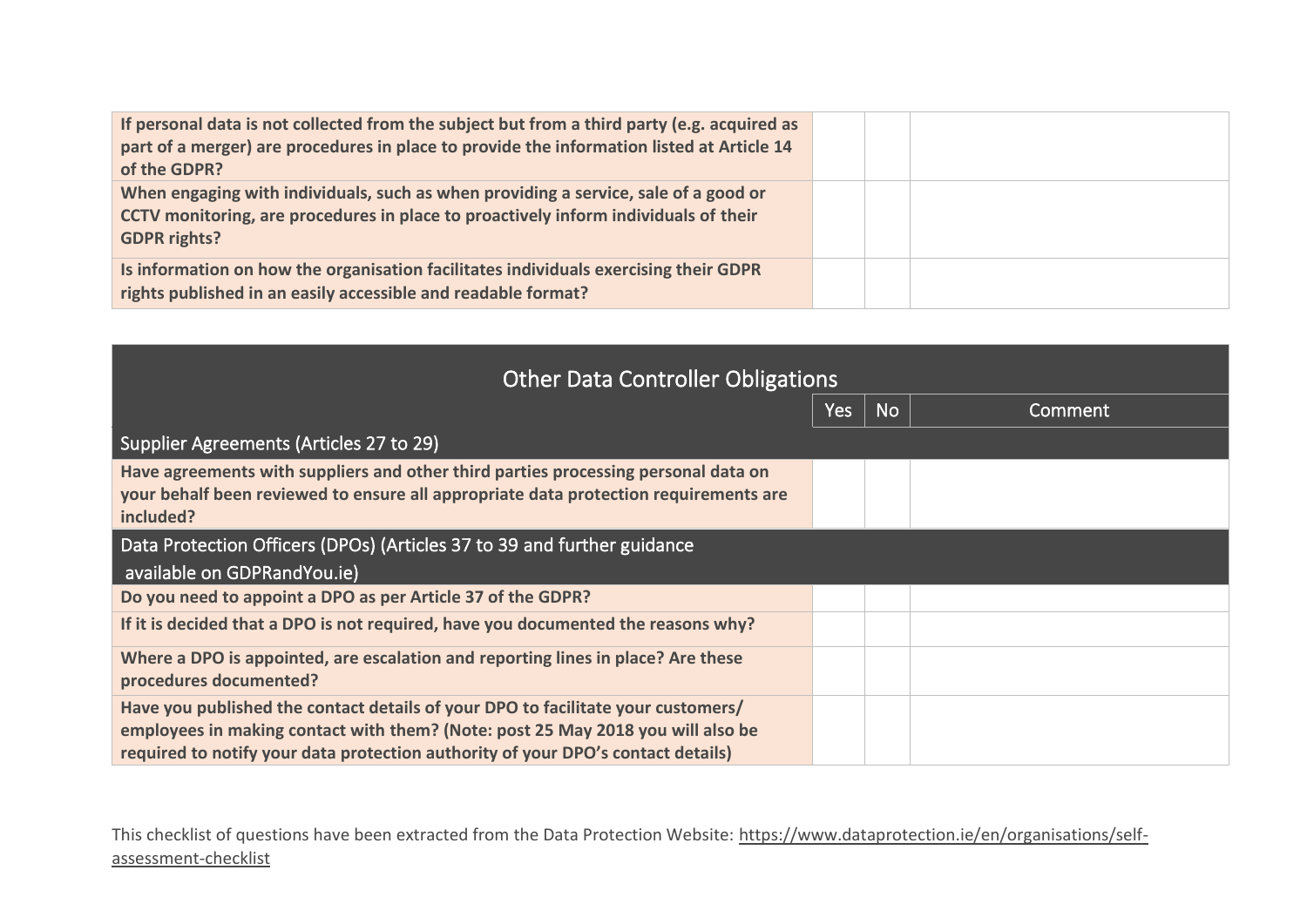| Data Protection Impact Assessments (DPIAs) (Article 35 and further guidance                |  |  |
|--------------------------------------------------------------------------------------------|--|--|
| available on GDPRandYou.ie)                                                                |  |  |
| If your data processing is considered high risk, do you have a process for identifying the |  |  |
| need for, and conducting of, DPIAs? Are these procedures documented?                       |  |  |

| Data Security                                                                                                                                   |     |           |                |  |
|-------------------------------------------------------------------------------------------------------------------------------------------------|-----|-----------|----------------|--|
|                                                                                                                                                 | Yes | <b>No</b> | <b>Comment</b> |  |
| Appropriate technical and organisational security measures (Article 32)                                                                         |     |           |                |  |
| Have you assessed the risks involved in processing personal data and put measures in<br>place to mitigate against them?                         |     |           |                |  |
| Is there a documented security programme that specifies the technical, administrative<br>and physical safeguards for personal data?             |     |           |                |  |
| Is there a documented process for resolving security related complaints and issues?                                                             |     |           |                |  |
| Is there a designated individual who is responsible for preventing and investigating<br>security breaches?                                      |     |           |                |  |
| Are industry standard encryption technologies employed for transferring, storing, and<br>receiving individuals' sensitive personal information? |     |           |                |  |
| Is personal information systematically destroyed, erased, or anonymised when it is no<br>longer legally required to be retained.                |     |           |                |  |
| Can access to personal data be restored in a timely manner in the event of a physical or<br>technical incident?                                 |     |           |                |  |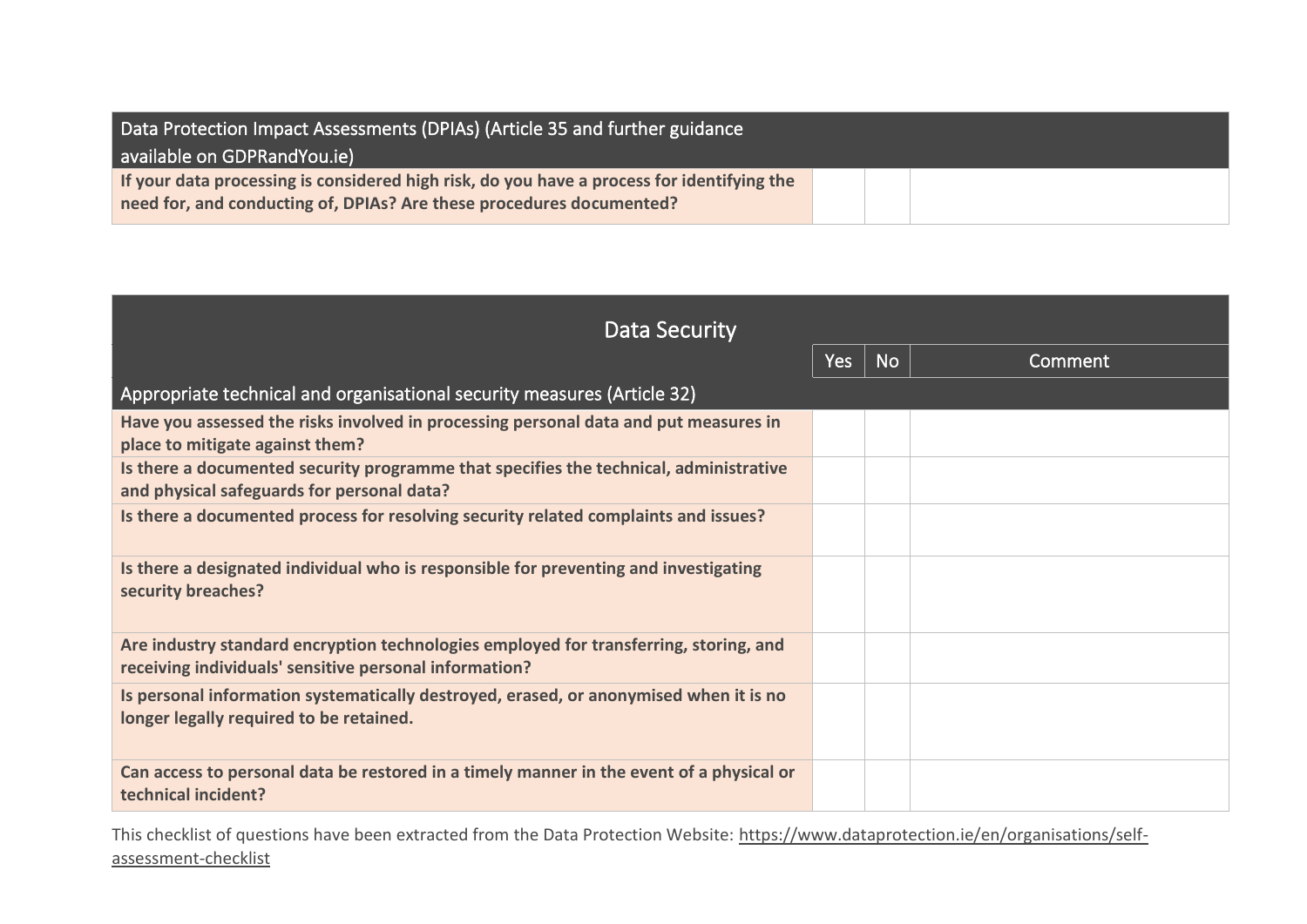| International Data Transfers (Outside EEA) – If Applicable                                                                                                                                                                                                       |     |           |         |  |  |
|------------------------------------------------------------------------------------------------------------------------------------------------------------------------------------------------------------------------------------------------------------------|-----|-----------|---------|--|--|
|                                                                                                                                                                                                                                                                  | Yes | <b>No</b> | Comment |  |  |
| International data transfers (Articles 44 to 50)                                                                                                                                                                                                                 |     |           |         |  |  |
| Is personal data transferred outside the EEA, e.g. to the US or other countries?                                                                                                                                                                                 |     |           |         |  |  |
| Does this include any special categories of personal data?                                                                                                                                                                                                       |     |           |         |  |  |
| What is the purpose(s) of the transfer?                                                                                                                                                                                                                          |     |           |         |  |  |
| Who is the transfer to?                                                                                                                                                                                                                                          |     |           |         |  |  |
| Are all transfers listed - including answers to the previous questions (e.g. the nature of<br>the data, the purpose of the processing, from which country the data is exported and<br>which country receives the data and who the recipient of the transfer is?) |     |           |         |  |  |
| Do you have procedures in place to ensure data is destroyed securely, in accordance<br>with your retention policies?                                                                                                                                             |     |           |         |  |  |
| Legality of international transfers                                                                                                                                                                                                                              |     |           |         |  |  |
| Is there a legal basis for the transfer, e.g. EU Commission adequacy decision; standard<br>contractual clauses. Are these bases documented?                                                                                                                      |     |           |         |  |  |
| <b>Transparency</b>                                                                                                                                                                                                                                              |     |           |         |  |  |
| Are data subjects fully informed about any intended international transfers of their<br>personal data?                                                                                                                                                           |     |           |         |  |  |